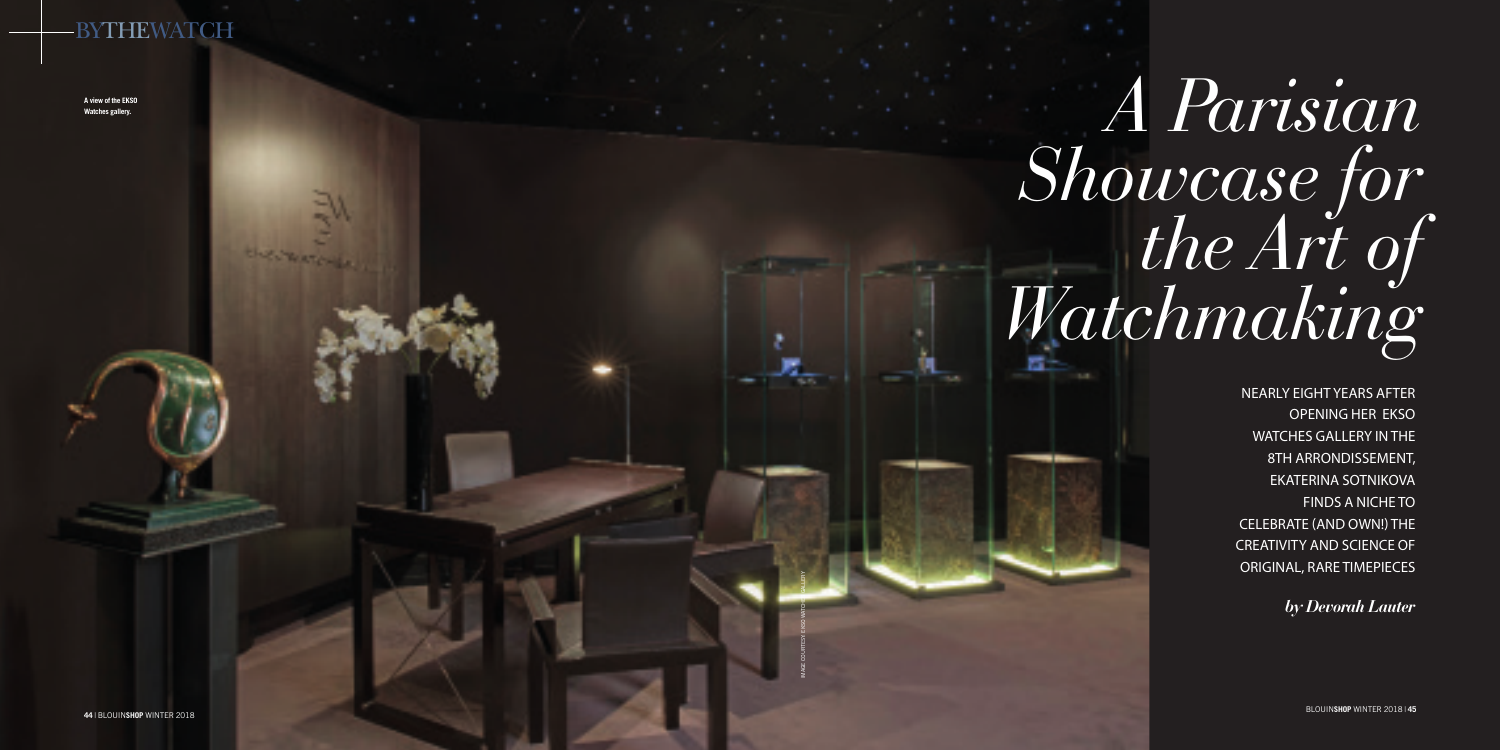IMAGE COURTESY: EKSO WATCHES GALLERY

Manuschen Ekaterina Sotnikova<br>
took apart one of her<br>
mechanical watches to<br>
see how its heart ticks, she<br>
found it surprisingly easy to<br>
do. Putting it back together, on the other hand, was took apart one of her mechanical watches to see how its heart ticks, she found it surprisingly easy to

another, more complicated story.

It quickly became clear that the Latvian-born Sotnikova would not excel at being a watchmaker, but that was never her intention. Instead, she directed her passion for watches into the creation of a rare horological art gallery, EKSO Watches Gallery, based in Paris, and became one of the minority of women with expertise in the field. Nearly eight years after its opening in 2011 she has established herself as a voice for true artists in Haute Horlogerie, whose names lack general recognition, despite regularly winning the highest awards in the industry. These are the independent watchmakers who invent and handcraft original designs and movements, often using 200-year-old techniques. They are the brains behind iconic pieces that define the grand Maisons of watchmaking, but have also struck out on their own, eager to sign their own names on the fruits of countless hours of creative output.

"They express themselves through mechanical pieces, like a painter who expresses himself

through paintings," says Sotnikova of the eight watchmakers she represents, as she sits in her 8th arrondissement gallery. "For me it's a completely artistic approach, which is where my idea came to create an horological art gallery, because nobody represents these people in Paris," she added.



From outside her gallery, it is hard to imagine what trove of rare timepieces are amassed here, which is just as Sotnikova would have it. With watches starting at 40,000 euros, and going up to about 350,000 euros, security is a concern. People who wish to view her stock of watches, which Sotnikova purchases herself, must make an appointment.

 "These are true rarities, and that's what I was looking for" says Sotnikova who collected watches before she tired of seeing the industrially produced models. "I started this gallery for people like me, because you pay a lot elsewhere for luxury, but there's nothing truly unique about it," she said.

EKSO Watches Gallery is not a showcase of stone-studded excess (though jewel-lovers are not left dry), rather, the focus is on original thinking in design and mechanics, plus the story behind each creation. As a result, one piece might use gold for its inner movement, where it stays completely hidden, as with timepieces by Kari Voutilainen. Or there is

*"They express themselves through mechanical pieces, like a painter who expresses himself through paintings," says Ekaterina Sotnikova of the eight watchmakers she represents.*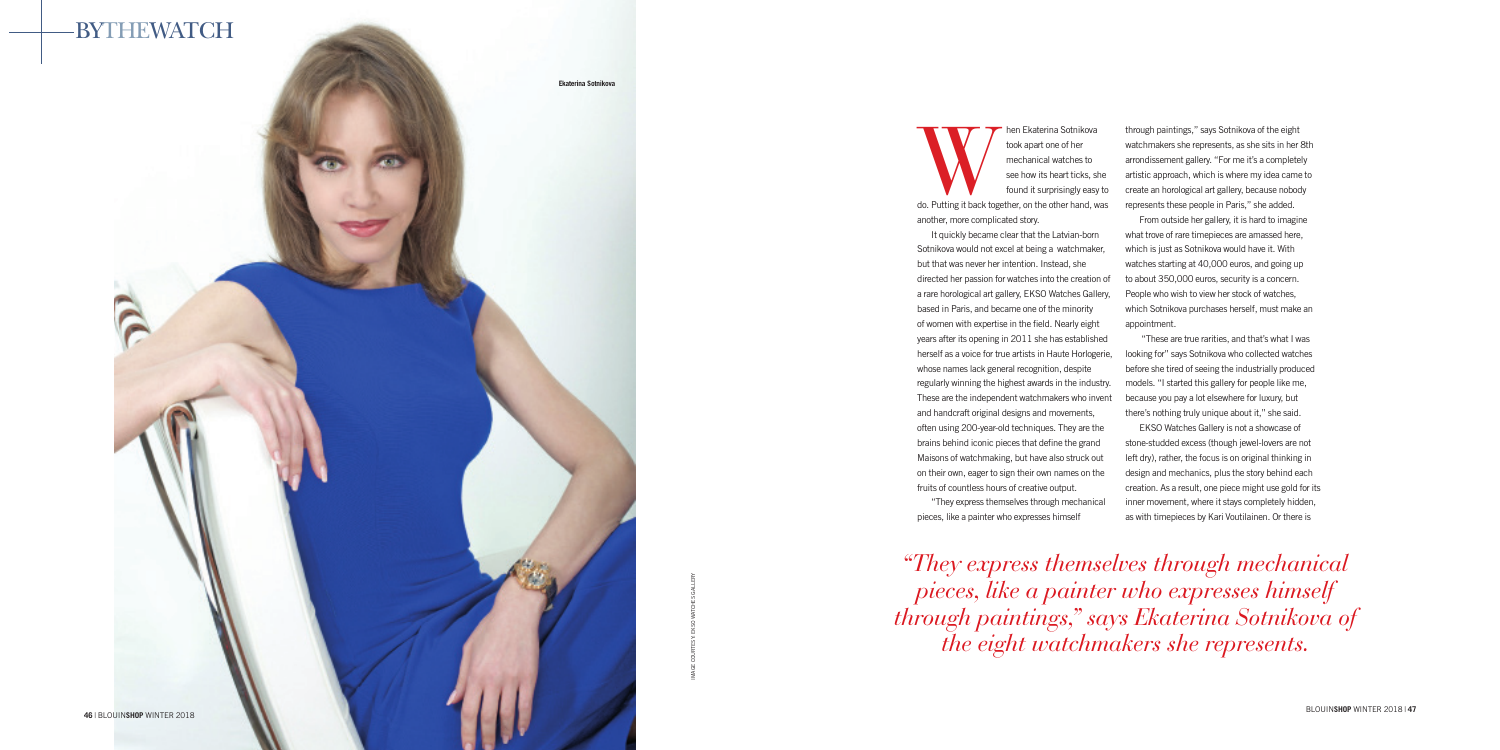# BYTHEWATCH



IMAGES COURTESY: EKSO WATCHES GALLERY

**Kari Voutilainen, "Twenty-8 GMT" (One of a kind). Price: €90,000 VAT excl. /€108,000 VAT incl.**

> **Ludovic Ballouard, "Half Time platinum" (White Dial) Price: €76,960 VAT excl. / €92'352 VAT incl.**

the Antiqua QP by Vianney Halter, which has the look of a futuristic relic out of a Jules Verne novel, with its surprising, destructured dial faces elegantly joined together.

Here is an edited compilation of two recent conversations with Sotnikova:

# **How did EKSO Watches Gallery come to be?**

Once I accumulated a number of [watch] models, I wondered what to do next. There had to be things other than traditional brands. So that's why I went to Basel for the first time eight years ago. When I saw the watchmaking world in Basel, I wondered why we don't see all this in Paris. I ended up in the independent hall, and that's where I became interested, and met with real watchmakers. Here was real craftsmanship.

I felt there had to be customers for this, because there are people like me, who have already done the rounds of the classic market. So I did a horological training program in Geneva. It was a catastrophe. I'd lose screws (they won't give you a new one). Sometimes you can take months to make a watch, and then when it's finished, it doesn't work, and we don't know why. We have to take everything apart, and put it back together again. I understood that I'd never become a watchmaker, but now I know how to explain a watch, and I learned how to respect this work, because I know that when it's made by hand, it deserves respect, and the prices don't surprise me anymore.

*"I did a horological training program in Geneva. It was a catastrophe... I understood that I'd never become a watchmaker, but now I know how to explain a watch, and I learned how to respect this* 

*work..."*

BLOUIN**SHOP** WINTER 2018 | **49**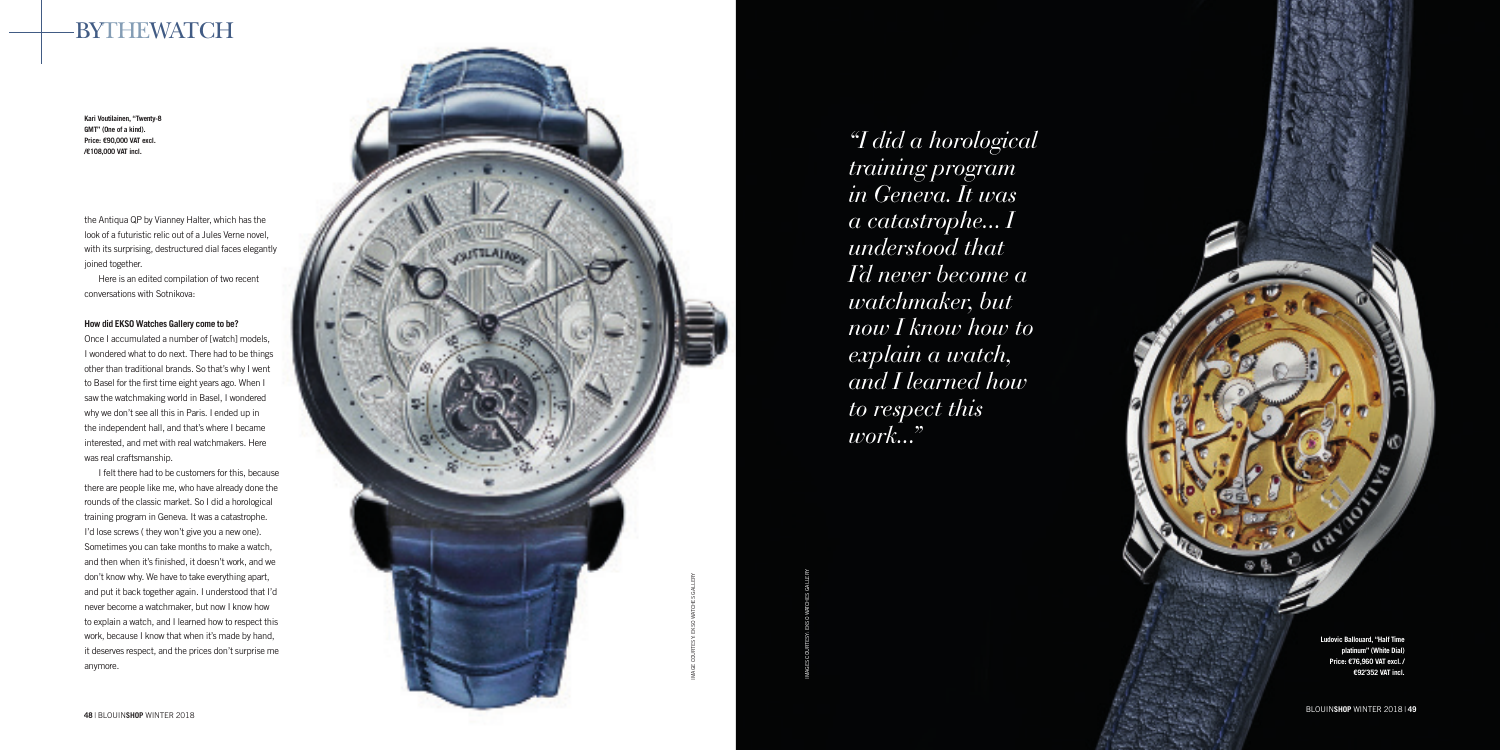### **What attracts you to these watchmakers?**

The hardest thing was choosing who to work with.

Watchmakers are profoundly passionate, and it's true that it's pretty contagious. I respect them enormously, and they are people who are deeply honest. If they cheat, the watch won't work. And this honesty can be felt in all aspects of their life. It's not just about the passion for beautiful pieces, but also for the person, their story, and for this field.

Often, my watchmakers are very bad at selfpromotion and communication. Andreas Strehler is an absolute genius, but he's very modest and discreet. In 2014, he was entered into the Guinness Book of World Records, for his watch with the moon phases pre-regulated for 2.06 million years. Nobody had ever done that.

I have another watchmaker named Vianney Halter, who is also a legend. He is considered the Pope of contemporary horology, because in 1998, he created the Antiqua watch, which is very James Bond. When he presented the watch in Basel 20 years ago, people thought he was crazy. Then they stopped making fun of him, and understood he had a visionary spirit. I'm the only one in the world who distributes him, and I wear his watch, because I find it so wonderful. He's a real artist. He created Opus 3 for Harry Winston. Among my watchmakers, three have made the Opus for Harry Winston. Opus 6 was

It's pretty hard to sell independent watchmakers that people don't know. And to promote this horological culture, so that people really understand that the real watches are here, not in the big Maisons you know. They're both called watches, but it's not the same work.

Andreas Strehler, Opus 13 is Ludovic Ballouard.



I always say that the hardest thing in horology today is to have a good, original idea. Ludovic Ballouard can do it. In 2008, he started his own brand with the "Upside Down" watch, where all the numbers are upside down except for numbers showing the right time.

These are the Breguets of tomorrow.

### **What makes an interesting watch?**

The spirit behind the creation. What pushed the watchmaker to make this piece. It's an ensemble of things: the story of the watchmaker, the story of the piece, and the quality of the finishing, the quality of execution and being made by hand.

### **Is yours a difficult business to be in?**

If my approach had been reasonable, with a proper business plan etc., I surely would never have done it, because the pieces are expensive, and I have to buy my stock, and sometimes I buy a piece without being sure I'll be able to sell it. But that's

*"If my approach had been reasonable, with a proper business plan etc., I surely would never have done it, because the pieces are expensive, and I have to buy my stock..."*